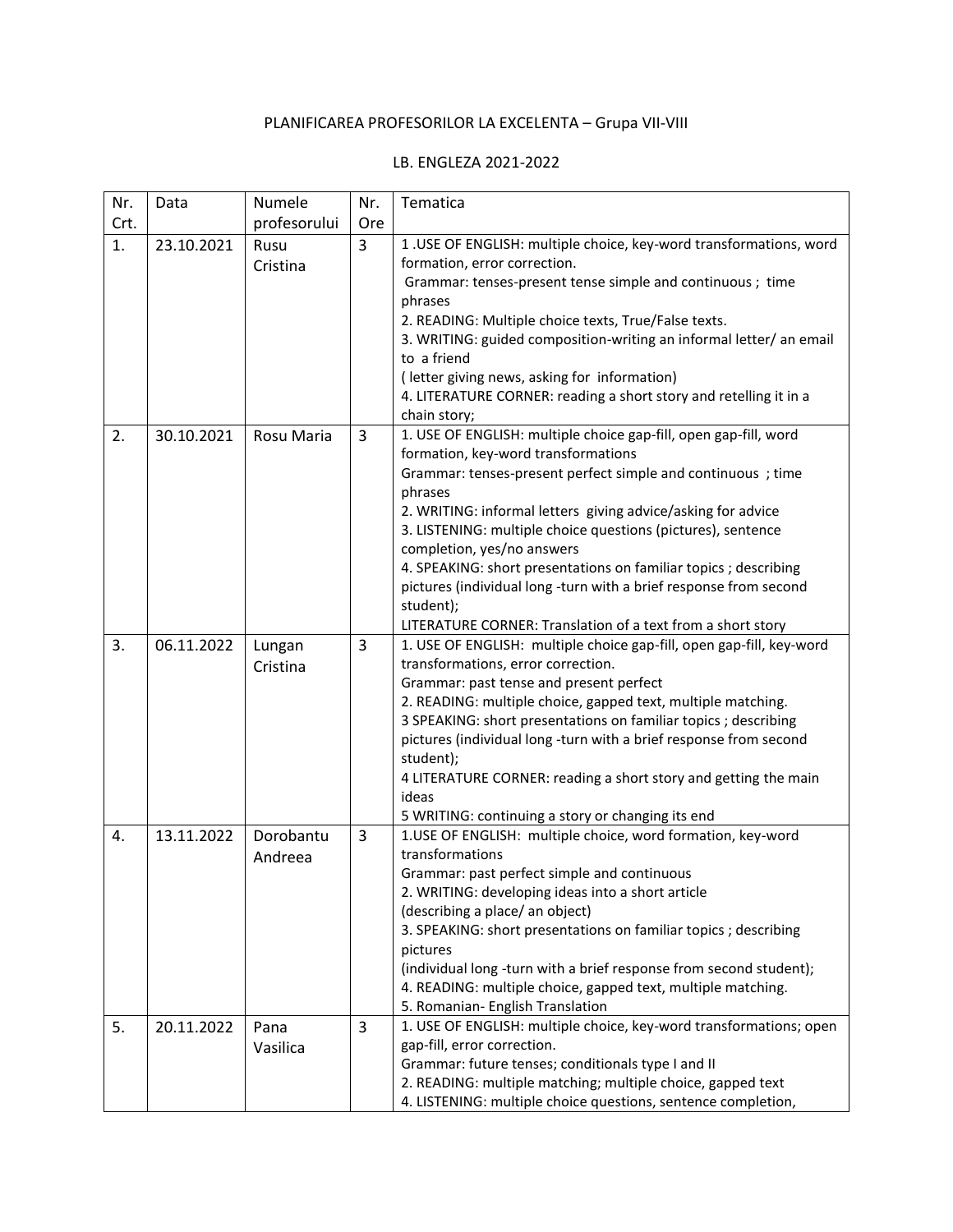|     |            |            |   | 5.LITERATURE CORNER: reading a short story and summarizing it in a     |
|-----|------------|------------|---|------------------------------------------------------------------------|
|     |            |            |   | given number of words                                                  |
| 6.  | 27.11.2022 | Popenta    | 3 | 1. USE OF ENGLISH: multiple choice gap-fill, open gap-fill, word       |
|     |            | Laura      |   | formation, key-word transformations                                    |
|     |            |            |   | Grammar: tenses-review                                                 |
|     |            |            |   | 2. SPEAKING: long turn-comparing and contrasting pictures;             |
|     |            |            |   | collaborative task (agreeing/disagreeing politely with; giving reasons |
|     |            |            |   | for disagreeing/making suggestions/ranking);                           |
|     |            |            |   | 3. WRITING: guided composition-writing stories with beginnings         |
|     |            |            |   | and/or endings given                                                   |
|     |            |            |   | 4. LISTENING: multiple choice questions, sentence completion           |
|     |            |            |   | 5. English-Romanian Translation                                        |
| 7.  | 04.12.2022 | Rusu       | 3 | 1. USE OF ENGLISH: multiple choice gap-fill, open gap-fill, word       |
|     |            | Cristina   |   | formation, key-word transformations                                    |
|     |            |            |   | Vocabulary: adjectives and adverbs. Making your story more             |
|     |            |            |   | interesting.                                                           |
|     |            |            |   | 2.LITERATURE CORNER: - reading a short story and doing different       |
|     |            |            |   | tasks (finding synonyms, phrasal verbs, words showing body moves)      |
|     |            |            |   | 3 WRITING: background character description of one of the              |
|     |            |            |   | characters which explains why they are the way they are;               |
|     |            |            |   | 4. LISTENING: multiple choice questions (pictures), yes/no answers.    |
|     |            |            |   | 5. Romanian-English TRANSLATION                                        |
| 8.  | 11.12.2022 | Dorobantu  | 3 | 1. USE OF ENGLISH: multiple choice gap-fill, open gap-fill, word       |
|     |            | Andreea    |   | formation, key-word transformations, error correction.                 |
|     |            |            |   | Vocabulary: time words for sequencing; phrases that improve your       |
|     |            |            |   | writing; similes.                                                      |
|     |            |            |   | 2. READING : gapped text, multiple choice.                             |
|     |            |            |   | 3. SPEAKING: conversation between student and examiner;                |
|     |            |            |   | individual long turn with a brief response from second student; 2-     |
|     |            |            |   | way conversation between candidates                                    |
|     |            |            |   | 4. LITERATURE CORNER: discussing about characters in a short story     |
|     |            |            |   | 5. WRITING: narratives starting from words given                       |
| 9.  | 15.01.2022 | Lungan     | 3 | 1. USE OF ENGLISH: multiple choice gap-fill, open gap-fill, word       |
|     |            | Cristina   |   | formation, key-word transformations                                    |
|     |            |            |   | Vocabulary: phrasal verbs                                              |
|     |            |            |   | 2. SPEAKING: long turn-comparing and contrasting pictures;             |
|     |            |            |   | collaborative task(agreeing/disagreeing politely with; giving reasons  |
|     |            |            |   | for disagreeing/making suggestions/ranking);                           |
|     |            |            |   | 3. WRITING: narratives starting from given words                       |
|     |            |            |   | 4. LISTENING: multiple choice questions, sentence completion           |
|     |            |            |   | 5. Romanian-English translation                                        |
| 10. | 29.01.2022 | Rosu Maria | 3 | 1. USE OF ENGLISH: multiple choice gap-fill, open gap-fill, word       |
|     |            |            |   | formation, key-word transformations, error correction.                 |
|     |            |            |   | Vocabulary: prepositions                                               |
|     |            |            |   | 2. SPEAKING: long turn-comparing and contrasting pictures;             |
|     |            |            |   | collaborative task(agreeing/disagreeing politely with; giving reasons  |
|     |            |            |   | for disagreeing/making suggestions/ranking);                           |
|     |            |            |   | 3. WRITING: guided composition-writing stories with beginnings         |
|     |            |            |   | and/or endings given                                                   |
|     |            |            |   | 4. LISTENING: multiple choice questions, sentence completion,          |
|     |            |            |   | true/false answers.                                                    |
| 11. | 05.02.2022 | Pana       | 3 | 1. USE OF ENGLISH: multiple choice gap-fill, open gap-fill, key-word   |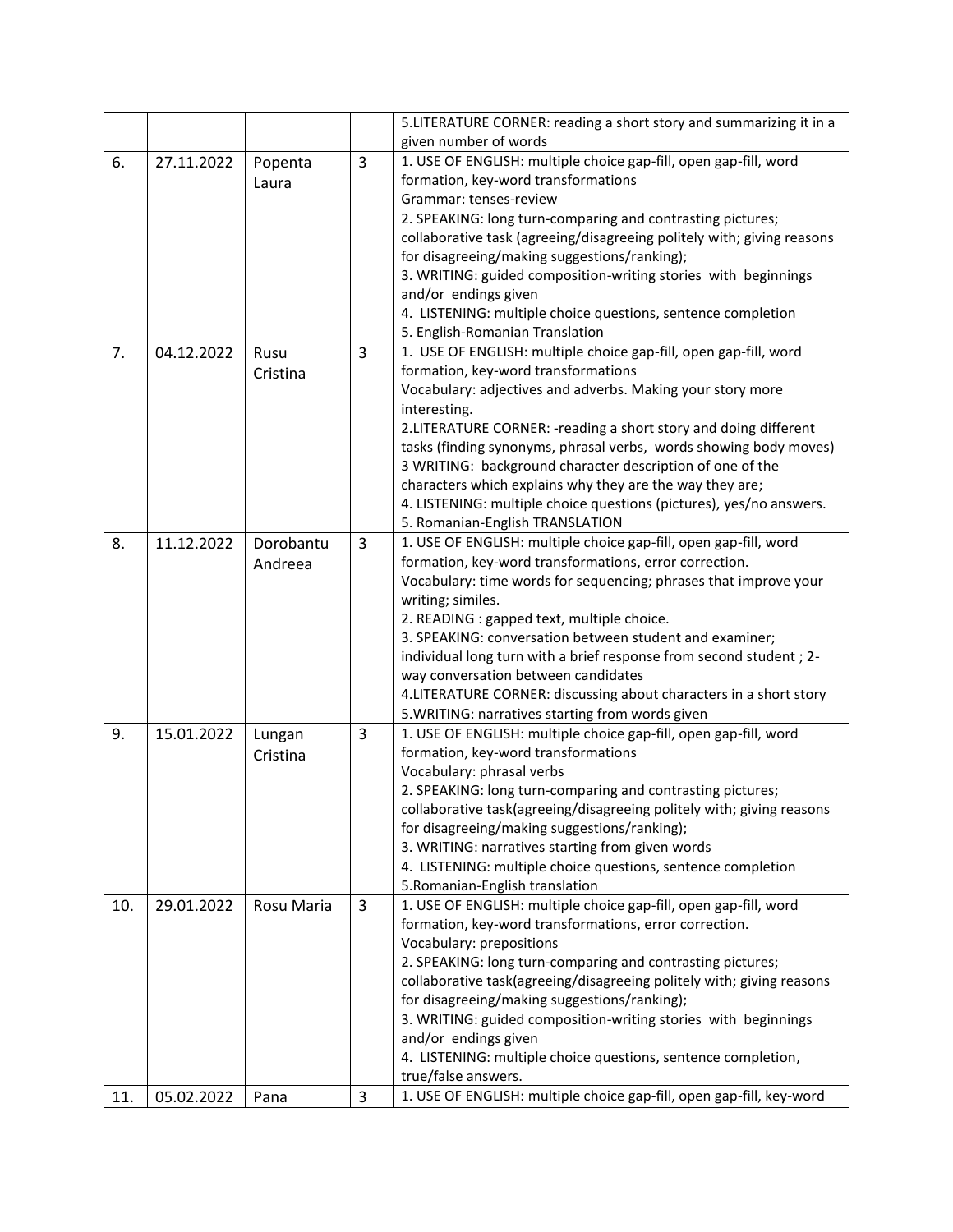|     |            | Vasilica   |   | transformations, error correction.                                                                         |
|-----|------------|------------|---|------------------------------------------------------------------------------------------------------------|
|     |            |            |   | REVIEW: tenses;                                                                                            |
|     |            |            |   | 2. READING COMPREHENSION: multiple choice, true/false sentences.                                           |
|     |            |            |   | 3. WRITING: stories whose beginnings/endings/titles are given                                              |
| 12. | 12.02.2022 | Popenta    | 3 | 1.USE OF ENGLISH: multiple choice gap-fill, open gap-fill, word                                            |
|     |            | Laura      |   | formation, key-word transformations                                                                        |
|     |            |            |   | Vocabulary: phrasal verbs                                                                                  |
|     |            |            |   | 2.GRAMMAR: passive voice                                                                                   |
|     |            |            |   | 3. SPEAKING: long turn-comparing and contrasting pictures;                                                 |
|     |            |            |   | collaborative task(agreeing/disagreeing politely with; giving reasons                                      |
|     |            |            |   | for disagreeing/making suggestions/ranking);                                                               |
|     |            |            |   | 4. WRITING: short essay starting from a quote                                                              |
|     |            |            |   | 5. LISTENING: multiple choice questions, sentence completion                                               |
| 13. | 26.02.2022 | Dorobantu  | 3 | USE OF ENGLISH: multiple choice gap-fill, open gap-fill, word                                              |
|     |            | Andreea    |   | formation, key-word transformations                                                                        |
|     |            |            |   | Vocabulary: phrasal verbs                                                                                  |
|     |            |            |   | 2. SPEAKING: long turn-comparing and contrasting pictures;                                                 |
|     |            |            |   | collaborative task(agreeing/disagreeing politely with; giving reasons                                      |
|     |            |            |   | for disagreeing/making suggestions/ranking);                                                               |
|     |            |            |   | 3. WRITING: writing a flashback story                                                                      |
|     |            |            |   | 4. SPEAKING: conversation between student and examiner;                                                    |
|     |            |            |   | individual long turn with a brief response from second student; 2-                                         |
|     |            |            |   | way conversation between candidates                                                                        |
| 14. | 05.03.2022 | Lungan     | 3 | 1. USE OF ENGLISH: multiple choice gap-fill, open gap-fill, key-word                                       |
|     |            | Cristina   |   | transformations, error correction.                                                                         |
|     |            |            |   | Grammar: reported speech<br>2. READING: multiple choice, gapped text, multiple matching.                   |
|     |            |            |   | 3. WRITING: stories with given titles                                                                      |
|     |            |            |   | 4. LISTENING: multiple choice questions (written input), sentence                                          |
|     |            |            |   | completion.                                                                                                |
|     |            |            |   | 5. SHOWTIME: Writing a dialog between 2-3 people in a picture                                              |
|     |            |            |   | shown to students/film standstill                                                                          |
| 15. | 26.03.2022 | Rosu Maria | 3 | 1. USE OF ENGLISH: multiple choice gap-fill, open gap-fill, word                                           |
|     |            |            |   | formation, key-word transformations, error correction.                                                     |
|     |            |            |   | Vocabulary: time words for sequencing; phrases that improve your                                           |
|     |            |            |   | writing; similes.                                                                                          |
|     |            |            |   | 2. READING : gapped text, multiple choice, yes/no answers.                                                 |
|     |            |            |   | 3. WRITING: description                                                                                    |
|     |            |            |   | 4. SPEAKING: picture description; 2-way conversation between                                               |
|     |            |            |   | candidates                                                                                                 |
| 16. | 02.04.2022 | Pana       | 3 | 1.USE OF ENGLISH: indirect speech: turning a dialogue into a                                               |
|     |            | Vasilica   |   | narrative                                                                                                  |
|     |            |            |   | VOCABULARY: introductory verbs for reported speech                                                         |
|     |            |            |   | SPEAKING: role play using cue cards                                                                        |
|     |            |            |   | LITERATURE CORNER: Reading a short story- writing a background                                             |
|     |            |            |   | character description of one of the characters which explains why                                          |
|     |            |            |   | they are the way they are;                                                                                 |
| 17. | 07.05.2022 | Popenta    | 3 | 1. USE OF ENGLISH: multiple choice gap-fill, open gap-fill, key-word<br>transformations, error correction. |
|     |            | Laura      |   | Grammar: reported speech                                                                                   |
|     |            |            |   | 2. READING: multiple choice, gapped text, multiple matching.                                               |
|     |            |            |   | 3. WRITING: stories with given titles                                                                      |
|     |            |            |   |                                                                                                            |